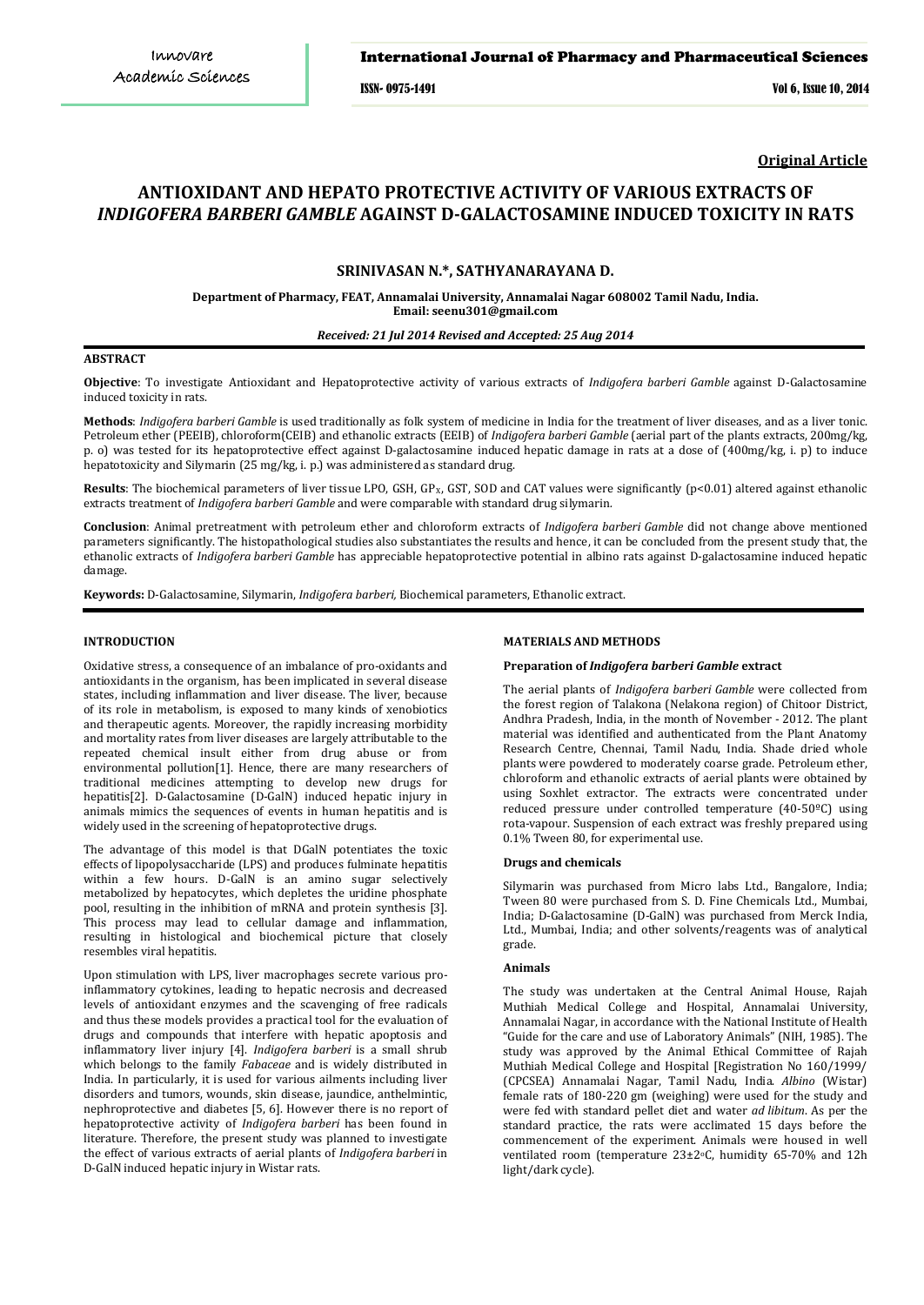## **Acute oral toxicity**

The acute toxicity test was performed according to the Organization of Economic Co-operation and Development (OECD) guidelines 423 for testing of chemicals [\[17](http://www.hindawi.com/journals/bmri/2013/182064/#B14)]. Female rats were used for the acute toxicity study. PEEIB, CEIB and EEIB extracts were given up to 2000 mg/kg individually, by oral route through intragastric tube and the LD50 values were calculated (OECD-423).

#### **Experimental protocol**

Rats were randomly divided into six groups of six animals each. Group I served as normal control and received normal saline 1 ml orally for 21 days. Group II served as toxic control and received normal saline 1 ml orally for 21 days. Group III were treated with 25mg/kg of Silymarin orally for 21days,GroupIV were treated with petroleum ether extract of *Indigofera barberi* (PEEIB) at a dose of 200mg/kg suspended in 0.1% Tween 80 through orally, Group V were treated with chloroform extract of *Indigofera barberi* (CEIB) at a dose of 200mg/kg suspended in 0.1% Tween 80 through orally, Group VI were treated with ethanolic extract of *Indigofera barberi* (EEIB) at a dose of 200mg/kg suspended in 0.1% Tween 80 through orally, Group II to group VI received D-GalN(400 mg/kg,i. p.) on 21st day. After 24 h of D-GalN administration animals in all the groups were humanely sacrificed using xylazine + Ketamine (16 + 100 mg/kg, i. m), prior to biochemical analysis, each hepatic tissue (100mg/ml buffer) was homogenized in 50 mM phosphate buffer (pH 7.0). The homogenate was then centrifuged at 10,000 rpm for 15 min and the supernatant obtained was used for biochemical analysis *viz.,*lipid peroxides (LPO)[7], Reduced glutathione (GSH)[8],

Glutathione peroxides (GP X )[9], Glutathione-S transferase (GST)[10], Superoxide dismutase (SOD)[11] and Catalase (CAT)[12] by using Secomam semi auto analyzer and a part of tissue was subjected to histopathological studies[13].

## **Statistical analysis**

The statistical analysis was carried out by one way analysis of variance (ANOVA) followed by NewmannKeul's multiple range tests. The values are represented as Mean±SEM. Probability value of P <0.01 was determined to be statistically significant.

# **RESULTS**

The LD50 value for PEEIB, CEIB and EEIB were found to be 2000mg/kg/oral body weight individually. There was no alteration in gross behavior effects visually when compared with control group animals. In liver homogenate, there was significant decrease in SOD, CAT,GSH,GST and GPx levels and increase in LPO levels was observed in animals treated with D-GalN400mg/kg (group II) as compared to the normal control group (Group I). Pretreatment with ethanolic extract of *Indigofera barberi*(EEIB) at a dose of 200mg/kg orally for 21 days increase the levels of above parameters like SOD, CAT,GSH,GST and GPx levels and decrease levels of LPO significantly (P<0.01) in group VI. Whereas animal's pretreatment with petroleum ether and chloroform extracts of *Indigofera barberi*did not change above mentioned parameters significantly.

Silymarin pretreatment produced the significant increase in (P<0.01) Liver homogenate enzyme such as SOD, CAT, GSH, GST and GPxlevels and decrease the levels of LPO significantly (P<0.01) in group III.

| Table 1: Results of the antioxidant activity of various extracts of <i>Indigofera barberi Gamble</i> |  |
|------------------------------------------------------------------------------------------------------|--|
|                                                                                                      |  |

| Group.<br>No. | <b>Treatment dose</b><br>(mg/Kg) | <b>SOD</b> | <b>CAT</b>  | <b>GPx</b>        | <b>LPO</b>   | <b>GSH</b> | <b>GST</b>       |
|---------------|----------------------------------|------------|-------------|-------------------|--------------|------------|------------------|
|               | Normal control                   | $9.06 \pm$ | $0.190 \pm$ | 10.6 <sub>±</sub> | $106.76\pm$  | $4.11 \pm$ | $1194+$          |
|               |                                  | 0.88       | 0.02        | 0.86              | 4.06         | 0.12       | 88               |
| $\mathbf{I}$  | Toxic Control (DGalN)            | $2.56 \pm$ | $0.010\pm$  | $2.58 +$          | $160.82\pm$  | $2.04 \pm$ | 629 <sub>±</sub> |
|               |                                  | $0.10*$    | $0.01*$     | $0.12*$           | $7.92*$      | $0.14*$    | $56*$            |
| III           | Treatment Silymarin25mg/kg       | $7.85 \pm$ | $0.090\pm$  | $7.82+$           | $112.80 \pm$ | $4.23 \pm$ | $1158+$          |
|               |                                  | $0.66**$   | $0.02**$    | $0.59**$          | $5.05**$     | $0.09**$   | $45**$           |
| IV            | Treatment                        | $3.18+$    | $0.016\pm$  | $3.15+$           | $149.42 \pm$ | $3.49 \pm$ | $720 \pm$        |
|               | PEEIB 200mg/kg                   | 0.15       | 0.01        | 0.22              | 6.25         | 0.12       | 4.22             |
| V             | Treatment                        | $2.98 +$   | $0.018\pm$  | $3.23 \pm$        | $158.26 \pm$ | $3.54 \pm$ | $711\pm$         |
|               | CEIB 200mg/kg                    | 0.14       | 0.02        | 0.30              | 6.60         | 0.42       | 6.47             |
| VI            | Treatment                        | $7.02 \pm$ | $0.080 \pm$ | $7.06 \pm$        | $126.80 \pm$ | $4.18+$    | $1118+$          |
|               | EEIB 200mg/kg                    | $0.60**$   | $0.02**$    | $0.20**$          | $5.38**$     | $0.11**$   | $22**$           |

Values expressed: Levels of lipid peroxides (LPO) – nmolmalondialdehyde released/mg protein; Reduced glutathione (GSH) – μmol (oxidized min-1 mg-1 protein);Glutathione peroxidise (GPx) – nmol (oxidized min-1 mg-1 protein);Glutathione-S transferase (GST)- μmol (1-chloro-2, 4 dinitrobenzene conjugate formed min-1 mg-1 protein);Catalase (CAT) – nmol (H2O2 decomposed min-1 mg-1);Superoxide dismutase (SOD) - (one unit of the SOD activity is the amount of protein required to give 50% inhibition of epinephrine autoxidation). Values are expressed as Mean ± SEM. \* – values are significantly different from Normal control at P< 0.01.\*\* – values are significantly different from Toxic control (G2) at p< 0.01.

#### **Histopathological observations**

Histology of liver sections of normal control animals (Group I) showed normal liver architecture with were brought out the central vein, were preserved cytoplasm and prominent nucleus and nucleolus (Fig. 1). The liver sections of D-GalN treated animals (Group II) showed hepatic cells toxicity characterized by inflammatory cell collection, scattered inflammation across liver parenchyma, focal necrosis and swelling up of vascular endothelial cells (Fig. 2). Silymarin (Group-III) exhibited protection from D-GalN induced changes in the liver (Fig. 3). Pretreatment with ethanolic extract of *Indigofera barberi* (EEIB) at a dose of 200mg (group VI) appeared to significantly prevent the D-GalN toxicity as revealed by the hepatic cells with were preserved cytoplasm and pretreatment also caused marked decrease in inflammatory cells (Fig. 6).

# **DISCUSSION**

The  $LD_{50}$  value for PEEIB, CEIB and EEIB was found to be 2000mg/kg/oral body weight individually. In the present study

treatment of rats with D-GalN elicited a significant increase in the LPO. EEIB treatment prevented the increase in LPO indicating the protective effect of EEIB against lipid per oxidation. Moreover, it has been observed that chronic EEIB significantly decreased lipid per oxidation and increased endogenous antioxidants such as SOD, CAT,GSH,GST and GPx, Since administration of EEIB prevented the hepatic GPx depletion, it appears that the protective effect of EEIB involves the maintenance of antioxidant capacity in protecting the hepatic tissue against oxidative stress. Excessive production in hydroxyl radicals in the blood and liver has previously been demonstrated in rats, indicating that circulating pro-inflammatory cytokines, such as TNF-α, which triggers hepatic injury, were increased, at least in part, by a free-radical mediated apoptosis mechanism [14]. In this study, treatment with EEIB probably ameliorated oxidative liver injury through its antioxidant effect which further alleviated hepatic injury as shown as biochemical findings. In addition, several reports showed that hepatic antioxidant defense system associated with antioxidant enzymes such as SOD, CAT, GSH, GST and GPx, are disrupted in D-GalN treated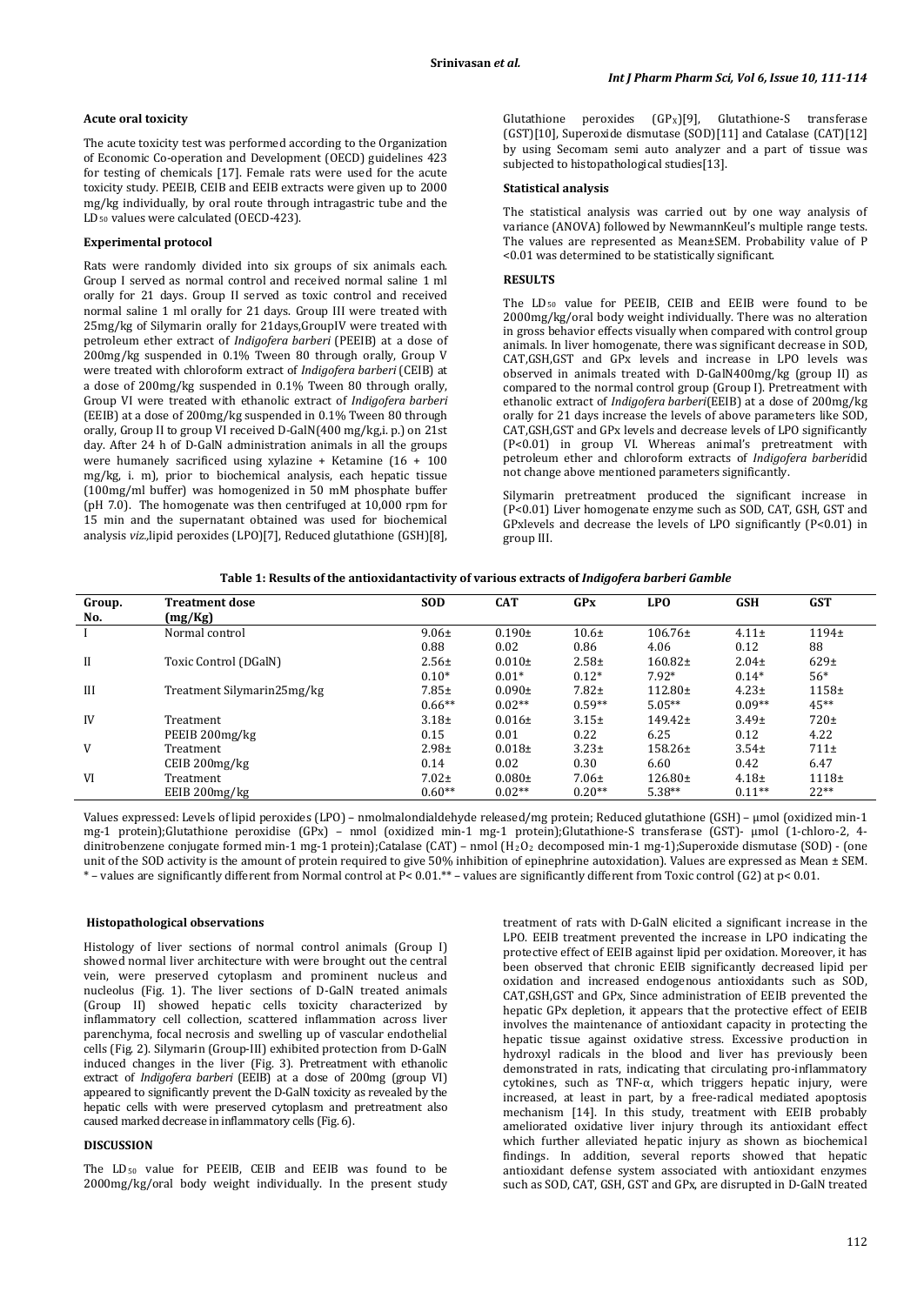rat. Accordingly as D-GalN induced-hepatotoxicity has striking resemblance to the human viral hepatitis [15], the present study

confirms the hepatoprotective efficacy of EEIB against D-GalN induced hepatitis in rats.



**Fig. 1: Liver section of normal control rats showing (a): Normal liver lobular architecture with well brought out central vein and prominent nucleus and nucleolus; (b):D-GalN (400mg/kg. i. p) treated rats showing severe toxicity with congested blood vessels with inflammatory cell collection and endothelial cell swelling; (c): Treated with Silymarin 25mg/kg (p. o)+D-GalN (400mg/kg) showing only a few inflammatory cells around portal tract; (d): Treated with pet ether extract of** *Indigofera barberi* **(200mg/kg) + D-GalN (400mg/kg) showing only slight inflammation; (e): Treated with chloroform extract** *of Indigofera barberi* **(200 mg/kg) + D-GalN (400 mg/kg) showing only slight inflammation; (f): Treated with ethanolic extract of** *Indigofera barberi* **(200mg/kg) + D-GalN(400 mg/kg)showing slight inflammation.**

D-Galactosamine is reported to produce intensive inflammatory infiltration in the liver parenchyma and peripheral areas[16]. In our study also D-GalN administration showed severe hepatotoxicity with heavy infiltration of inflammatory cells around portal tract and in the liver parenchymal cells. Pre-treatment with EEIB and Silymarin for 21 days protected the rat livers from D-GalN induced histopathological change.

#### **CONCLUSION**

These observations make more evident that *Indigofera barberi gamble*i s one of the promising herbal drugs for improving defense mechanisms in the physiological systems against oxidative stress caused by the D- Galactosamine. The probable action could be due to stabilizing the hepatocellular membrane, inhibiting neutrophil infiltration into the liver cells, preventing the process of lipid peroxidation, preventing inactivation of antioxidant enzymes. It might be used in the treatment of viral hepatitis.

# **CONFLICT OF INTERESTS**

Declared None**.**

#### **REFERENCES**

- 1. Sambrekar SN, Patil PA, Kangralkar VA. Protective activity of *Mussaenda frondosa* leaf extracts against paracetamol induced hepatic damage in wistar rats. J Pharm Res 2010;3(4):711-3.
- 2. Ravikumar V, Shivashangari KS, Devaki T. Hepatoprotective activity of *Tridax procumbens* against D-Galactosamine/

lipopolysaccharide-induced hepatitis in rats. J Ethnopharmacol 2005;101(1-3): 55–60.

- 3. Wu YL, Lian LH, Jiang YZ, Nan JX. Hepatoprotective effects of Salidroside on fulminant hepatic failure induced by D-Galactosamine and lipopolysaccharide in mice. J Pharm Pharmaco 2009;61(10):1375–82.
- 4. Morrison DC, Danner RL, Dinarello CA, Munford RS, Natanson C, Pollack M, *et al*. Bacterial endotoxins and pathogenesis of gram-negative infections: current status and future direction. J Endotoxin Res 1994;1(2):71–83.
- 5. Madhavachetty K, Sivaji K, Tulsirao K. Flowering parts of Chittoor district, Andhra Pradesh, India. 1st Edition. Students offset printers;2008. p. 91-2.
- 6. Gamble JS. Flora of the Presidency of Madras, Vol. I, Published under the authority of the secretary of state for India in council;2001. p. 309-10.
- 7. Ohkawa H, Onishi N, Yagi K. Assay for lipid peroxides in animal tissue by Thiobarbituric acid reaction. Anal Biochem 1979;95:351-8.
- 8. Habig WH, Pabst MJ, Jackoby WB. Glutathione-S transferases: the first enzymatic step in mercapturic acid formation. J Biol Chem 1974;249:7130-9.
- 9. Hochstein P, Utley H. Hydrogen peroxide detoxication by glutathione peroxidase and catalase in rat liver homogenates. Molecular Pharmaco 1968;16:574–9.
- 10. Moron MS, Dipieree JW, Mannerwik B. Levels of glutathione, glutathione reductase and glutathione-S-transferase activities